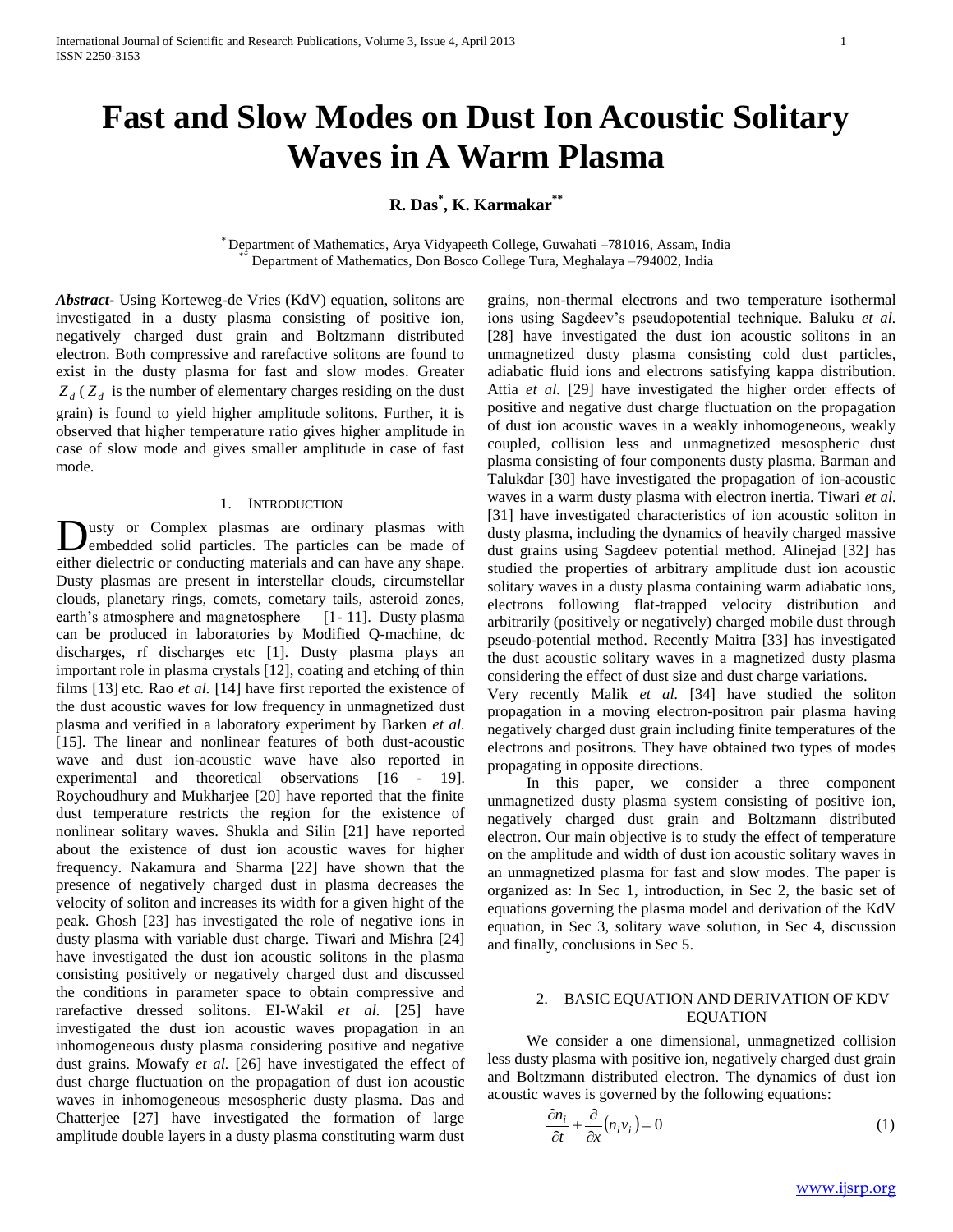$$
\frac{\partial v_i}{\partial t} + v_i \frac{\partial v_i}{\partial x} + \frac{\alpha}{n_i} \frac{\partial p_i}{\partial x} + Z_d \frac{\partial \phi}{\partial x} = 0
$$
 (2)

$$
\left(\frac{\partial}{\partial t} + v_i \frac{\partial}{\partial x}\right) p_i + 3 p_i \frac{\partial v_i}{\partial x} = 0
$$
\n(3)

$$
\frac{\partial n_d}{\partial t} + \frac{\partial}{\partial x} (n_d v_d) = 0
$$
\n(4)

$$
\left(\frac{\partial}{\partial t} + v_d \frac{\partial}{\partial x}\right) v_d + \frac{1}{Q'} \left(\frac{\alpha}{n_d} \frac{\partial p_d}{\partial x} - Z_d \frac{\partial \phi}{\partial x}\right) = 0 \tag{5}
$$

$$
\left(\frac{\partial}{\partial t} + v_d \frac{\partial}{\partial x}\right) p_d + 3p_d \frac{\partial v_d}{\partial x} = 0
$$
\n(6)

$$
n_e = e^{\phi} \tag{7}
$$

 Again for charge imbalances these equations are to be combined by the Poisson equation

$$
\frac{\partial^2 \phi}{\partial x^2} = n_e - n_i + Z_d n_d \tag{8}
$$

where, *i*, e and d stand for positive ion, electron and negatively charged dust grain respectively, *i d m*  $Q' = \frac{m_d}{m}$  ( = dust grain to ion mass ratio) , *i*  $\alpha = \frac{T_i}{T_i}$  ( = ion to electron temperature with

*e T*  $T_i = T_d$ ,  $T_d$  is the dust temperature) and  $Z_d$  is the number of elementary charges residing on the dust grain.

We have normalized densities  $n_i$ ,  $n_e$  and  $n_d$  by the unperturbed densities  $n_{e0}$ , pressures  $p_i$ ,  $p_d$  by the characteristic ion pressure  $k_b n_{e0} T_i$ , time t by the inverse of the characteristic

ion plasma frequency i.e., 
$$
\omega_{pi}^{-1} = \left(\frac{m_i}{4\pi n_{e0}e^2}\right)^{\frac{1}{2}}
$$
, distance x by

the electron Debye length  $\lambda_{De} = \left(\frac{k_b T_e}{r_c}\right)^2$  $\frac{\kappa_b I_e}{4\pi n_{e0}e^2}$ J Ì  $\overline{\phantom{a}}$  $\backslash$ ſ  $=$  $n_{e0}e$  $k<sub>b</sub>$ *T e*  $p_e = \frac{\kappa_b I_e}{4\pi n_{eq}}$  $\lambda_{De} = \frac{\lambda_{b}I_{e}}{2}$ , velocities by the

ion-acoustic speed  $C_s = \left(\frac{k_b T_e}{r_c}\right)^2$ 1  $\vert$ J  $\backslash$  $\overline{\phantom{a}}$  $\backslash$  $=\bigg($ *i*  $b_s = \frac{\kappa_b I_e}{m_i}$  $C_s = \left(\frac{k_b T_e}{r}\right)^2$ , and the potential  $\phi$  by

*e*  $\frac{k_b T_e}{r}$ ;  $k_b$  is the Boltzmann constant.

To derive the KdV equation from the set  $(1) - (8)$ , we use the stretched variables

$$
\xi = \varepsilon^{\frac{1}{2}} (x - Ut), \quad \tau = \varepsilon^{\frac{3}{2}} t \tag{9}
$$

 with phase velocity *U* of the wave and using the following expansions of the flow variables in terms of the smallness parameter  $\varepsilon$ :

$$
n_{i} = n_{i0} + \varepsilon n_{i1} + \varepsilon^{2} n_{i2} + \dots,
$$
  
\n
$$
n_{d} = n_{d0} + \varepsilon n_{d1} + \varepsilon^{2} n_{d2} + \dots,
$$
  
\n
$$
v_{i} = \varepsilon v_{i1} + \varepsilon^{2} v_{i2} + \dots,
$$
  
\n
$$
v_{d} = \varepsilon v_{d1} + \varepsilon^{2} v_{d2} + \dots,
$$
\n(10)

$$
\phi = \varepsilon \phi_1 + \varepsilon^2 \phi_2 + \dots
$$

 With the use of of the transformation (9) and the expansion (10) in the normalized set of equations (1) – (8), we get the expression for the phase velocity and the KdV equation as follows-

$$
\frac{rZ_{dd}^2}{(Q'U^2 - 3\alpha)(1 - rZ_d)} + \frac{Z_d}{(U^2 - 3\alpha)(1 - rZ_d)} = 1, \ r = \frac{n_{d0}}{n_{i0}} \quad (11)
$$
\nThis gives

\n
$$
U^2 = \frac{-b \pm \sqrt{b^2 - 4ac}}{2a}
$$
\nWhere

\n
$$
a = (1 - rZ_d),
$$
\n
$$
b = -\left\{\frac{3\alpha(1 + Q')(1 - rZ_d) + \left(Z_d Q' + rZ_d^2\right)\right\}}{c = 9\alpha^2(1 - rZ_d) + 3\alpha\left(Z_d + rZ_d^2\right)}
$$
\nand

\n
$$
\frac{\partial \phi_1}{\partial \phi_2} = \frac{\partial^2 \phi_1}{\partial \phi_1} = \frac{\partial^2 \phi_1}{\partial \phi_2} = 0
$$
\n(12)

and 
$$
\frac{\partial \phi_1}{\partial \tau} + p \phi_1 \frac{\partial \phi_1}{\partial \xi} + q \frac{\partial^2 \phi_1}{\partial \xi^3} = 0
$$
 (12)

where 
$$
p = \frac{A}{2B}
$$
 and  $q = \frac{1}{2B}$  with  
\n
$$
A = \frac{3n_{i0}Z_{d}^{2}(U^{2} + \alpha)}{(U^{2} - 3\alpha)^{3}} - \frac{3n_{d0}Z_{d}^{3}(Q'U^{2} + \alpha)}{(Q'U^{2} - 3\alpha)^{3}} - 1
$$
\nand 
$$
B = \frac{n_{d0}Q'Z_{d}^{2}U}{(Q'U^{2} - 3\alpha)^{2}} + \frac{n_{i0}Z_{d}U}{(U^{2} - 3\alpha)^{2}}
$$

ar

From the expressions of  $A$  and  $B$ , we observe that the nonlinear dust ion-acoustic solitons, in this model of plasma, exist when  $U^2 \neq 3\alpha$ ,  $\frac{3\alpha}{Q'}$  subject to the condition  $Z_d < \frac{1}{r}$ .

#### 3. SOLITARY WAVE SOLUTION

 To find a stationary solution of the KdV equation (12), we use the transformation  $\chi = \eta - V\tau$ . Using the boundary conditions  $\phi_1 = \frac{c \psi_1}{\partial n} = \frac{c \psi_1}{\partial n^2} = 0$  $\dot{\phi}_1 = \frac{\partial \phi_1}{\partial \eta} = \frac{\partial^2 \phi_1}{\partial \eta^2} =$  $\frac{\partial \phi_1}{\partial \eta} = \frac{\partial}{\partial \zeta}$  $=\frac{\partial}{\partial x}$  $\eta$  $\phi_1$  $\eta$  $\phi_1 = \frac{\partial \phi_1}{\partial \phi_1} = \frac{\partial^2 \phi_1}{\partial \phi_1} = 0$  as  $|\eta| \rightarrow \infty$ , the KdV equation

(12) can be integrated to give 
$$
\phi_1 = \frac{3V}{p} \sec h^2 \left( \frac{1}{2} \sqrt{\frac{V}{q}} \chi \right)
$$
,

where *V* is the velocity with which the solitary waves travel to the right.

Thus, the wave amplitude of the soliton is given by *p*  $\phi_0 = \frac{3V}{p}$  and the corresponding width by  $\Delta = 2\sqrt{\frac{q}{V}}$  $\Delta = 2\sqrt{\frac{q}{l}}$ .

#### 4. DISCUSSION

 In presence of ion temperature in this model of plasma, both fast and slow compressive and rarefactive solitons are found to exist. The ion temperature is responsible for generating the fast and slow modes. For the fast mode, both compressive and rarefactive solitons are exist, but for slow mode only rarefactive solitons of small amplitude are found to exist. It is to be mentioned that the compressive fast ion-acoustic solitons exist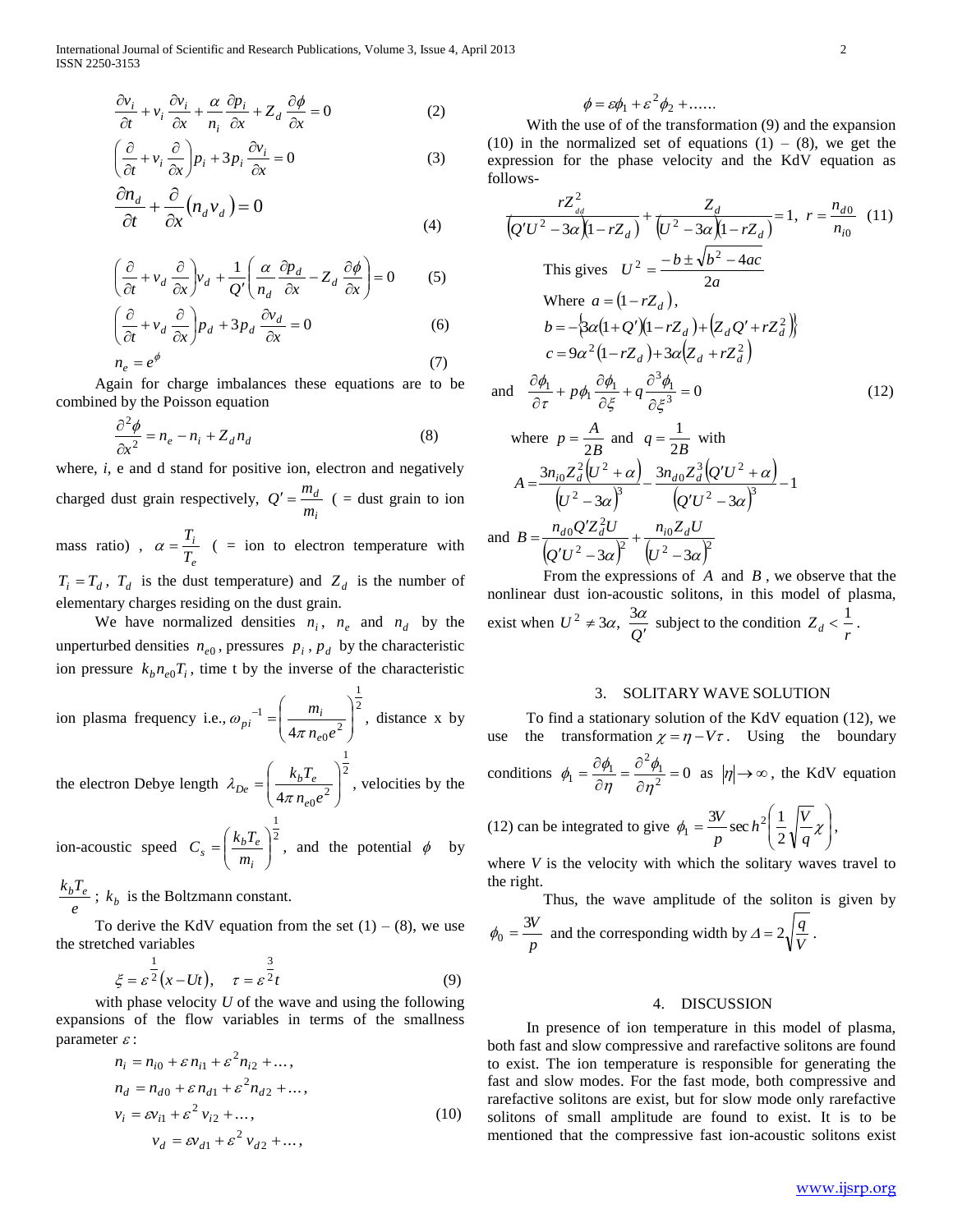only for smaller values of  $Z_d$ (>1) [Fig.1 (a)] and its amplitude increase as  $Z_d$  increases. Furthermore, they are found to exist only in upper regime of  $Z_d$  (> 1). On the other hand, rarefactive fast ion-acoustic solitions exist [Fig. 1(a)] only in the upper regime of  $Z_d$  for fixed  $V = 0.05$ ,  $r = 0.05$  and  $Q' = 10$  for different values of  $\alpha = 0.05(1), 0.15(2), 0.25(3)$ . However, the character of the fast compressive solitons changes to fast rarefactive solitons after certain  $Z_d^*$  characterizing an uncountable region. The corresponding widths [Fig.1 (b)] of the fast (compressive and rarefactive) ion-acoustic solitons nonlinearly decrease with  $Z_d$  with negligible difference for  $\alpha = 0.05(1), 0.15(2), 0.25(3)$  for fixed  $V = 0.05$ ,  $r = 0.05$  and  $Q' = 10$ . To the contrary, the amplitudes [Fig. 2(a)] of slow rarefacetive solitons increases parabolically (for higher values of  $\alpha$ ) with  $Z_d$  for fixed  $V = 0.05$ ,  $r = 0.05$  and  $Q' = 10$  for different values of  $\alpha = 0.05(1), 0.15(2), 0.25(3)$ . But the corresponding widths [Fig. 2(b)] of the slow rarefactive solitons decreases parabolically (for higher values of  $\alpha$ ) with  $Z_d$  for the same set of values of the parameters. The amplitudes [Fig. 3(a)] of fast compressive soliton decrease linearly but rapidly with  $\alpha$ for fixed  $V = 0.20$ ,  $r = 0.05$  and  $Q' = 10$  for different values of  $Z_d = 6,7,8$ . The corresponding widths [Fig. 3(b)] of the fast compressive solitons are decrease linearly but slowly with  $\alpha$ . On the other hand, the amplitudes [Fig. 4(a)] of slow rarefacetive solitons increase (numerically) uniformly with  $\alpha$  for fixed  $V = 0.20$ ,  $r = 0.05$  and  $Q'$ for different values of  $Z_d = 6,7,8$ . But the corresponding widths [Fig. 4(b)] of the slow rarefactive solitons increase uniformly with  $\alpha$  for fixed  $V = 0.20$ ,  $r = 0.05$  and  $Q'$ for different values of  $Z_d = 6,7,8$ . The amplitudes [Fig. 5(a)] of fast compressive solitons decreases sharply in the lower regime of  $Q'(\leq 4)$  and then decreases very slowly with  $Q'$  fixed  $V = 0.05$ ,  $r = 0.05$ and  $Z_d = 8$  for different values of  $\alpha = 0.10, 0.15, 0.20, 0.25$ . The corresponding widths [Fig. 5(b)] of the fast compressive solitons nonlinearly decrease with  $Q'$  fixed  $V = 0.05$ ,  $r = 0.05$ and  $Z_d = 8$  for different values of  $\alpha = 0.10, 0.15, 0.20, 0.25$ . On the other hand, the amplitudes [Fig. 6(a)] of slow rarefacetive solitons increases (numerically) nonlinearly with  $Q'$  for fixed  $V = 0.05$ ,  $r = 0.05$  and  $Z_d = 8$  for different values of  $\alpha = 0.10(1), 0.15(2), 0.20(3), 0.25(4)$ . But the corresponding widths [Fig. 6(b)] of the slow rarefactive solitons increases sharply in the lower regime of  $Q'(\leq 4)$  and then decreases very slowly for fixed  $V = 0.05$ ,  $r = 0.05$  and  $Z_d = 8$  for different values of  $\alpha = 0.10(1), 0.15(2), 0.20(3), 0.25(4)$ .

#### 5. CONCLUSION

 In this investigation, we have studied the effect of ion temperature and dust temperature in a three-component dusty plasma using reductive perturbation method. Two modes namely slow and fast are observed corresponding to different phase velocities. Both compressive and rarefactive solitons are found to exist in the dusty plasma for fast and slow modes. Greater  $Z_d$  is found to yield higher amplitude solitons. Further, it is observed that higher temperature ratio gives higher amplitude in case of slow mode and gives smaller amplitude in case of fast mode.

#### **REFERENCES**

- [1] P. K. Shukla and A. A. Mamun, *Introduction to Dusty plasma Physics* (Institute of Physics, Bristol)**,** 2002.
- [2] F.Verheest, *Waves in Dusty Plasma*, (Kluwar Academic, Dordrecht ), 2000.
- [3] P. K. Shukla, D. A. Mendis and T. Desai, *Advances in Dusty Plasmas*  (World Scientific: Singapore), 1997.
- [4] R. N. Carlile, S. Geha, J. F. O'Hanlon and J. C. Stewart, "Electrostatic trapping of contamination particles in a process plasma environment", Appl. Phys. Lett. **59**, 1991, pp.1167 - 1169.
- [5] M. Horanyi, D. A. Mendis, "The dynamics of charged dust in the tail of comet Giacobini-Zinner"**,** J. Geophys. Res, **91**, 1986, pp. 355 – 361.
- [6] A. Bouchule, *Dusty Plasmas* (Wiley: New York), 1999.
- [7] C. K. Geortz, "Dusty plasmas in the solar system", Rev. Geophys, 27, 1989, pp.271–292.
- [8] O. Havens, F. Melandso, C. L. Hoz, T. K. Aslaksen and T. Hartquist. "Charged dust in the Earth's mesopause; effects on radar backscatter", Phys. Scr. **45**, 1992, pp. 535 .
- [9] D. A. Mendis and M. Resenberg, Annu. Rev. Astron. Astrophys. **32**,1994, pp. 419.
- [10] H. Horanyi, Annu. Rev. Astron. Astrophys. **34**, 1996, pp.383.
- [11] V. W. Chow, D. A. Mendis and M. Resenberg, J. Geophys. Res. **98**,1993, pp.19065.
- [12] H. Thomas, G. E. Morfill and V. Dammel, Phys. Rev. Lett.**, 73**, 1994, pp. 652.
- [13] G. S. Selwyn, Jpn. J. Applied Phys. Part 1, **32**, 1993, pp.3068.
- [14] N. N. Rao, P.K. Shukla. and M. Y. Yu, "Dust acoustic waves in dusty plasmas", Planet Space Sce. 38(1990) 543 – 546.
- [15] A. Barkan, R. L. Merlino and N. D' Angelo, "Laboratory observation of the dust ion acoustic wave mode", Phys. Plasmas **2**, 1995, pp. 3563 – 3565.
- [16] N. D' Angelo, "Coulomb solids and low-frequency fluctuations in RF dusty plasmas", J. Phys. D, **28**, 1995, pp. 1009.
- [17] A. Barkan, R. L. Merlino and N. D' Angelo, Planet. Space Sci 44, 1996, pp.239.
- [18] Y. Nakamura, H.Bailung, and P. K. Shukla, "Observation of Ion-Acoustic [Shocks in a Dusty Plasma](http://prl.aps.org/abstract/PRL/v83/i8/p1602_1)**",** Phy. Rev. Lett. 83, 1999, pp.1602 – 1605.
- [19] W. S. Duan, K. P. Lu, and J. B. Zhao, "Hot Dust Acoustic Solitary Waves in Dust Plasma with Variable Dust charge", Chin. Phys. Lett.18, 2001, pp.1088 – 1089.
- [20] R. Roychoudhury and S. Mukharjee, "Large-amplitude solitary waves in finite temperature dusty plasma", Phys.Plasmas 4, 1997, pp. 2305.
- [21] P. K. Shukla and V. P. Silin, "Dust ion-acoustic wave", Phys. Scr. 45,1992,pp. 508.
- [22] Y. Nakamura and A. Sharma, Phys. Plasmas **8**, 2001, pp.3921.
- [23] S. Ghosh, "Dust acoustic solitary wave with variable dust charge: Role of negative ions", Phys. Plasmas 12, 2005, pp.94504 (4 pages).
- [24] R. S. Tiwari and M. K. Mishra, Phys.Plasmas **13,** 2006, pp**.**062112.
- [25] A. S. EI-Wakil, M. A. Zahran, E. K. EI-Shewy and A. E. Mowafy, Phys. Scr., **74**, 2006a, pp.503.
- [26] A. E. Mowafy. E. K. EI-Shewy, W. M. Moslem and M. A. Zahran, Phys. Plasmas **15**, 2008, pp.073708.
- [27] B. Das and P. Chatterjee, "Large amplitude double layers in dusty plasma with non-thermal electrons and two temperature isothermal ions", Phy. Lett. A 373, 2009, pp.1144 – 1147.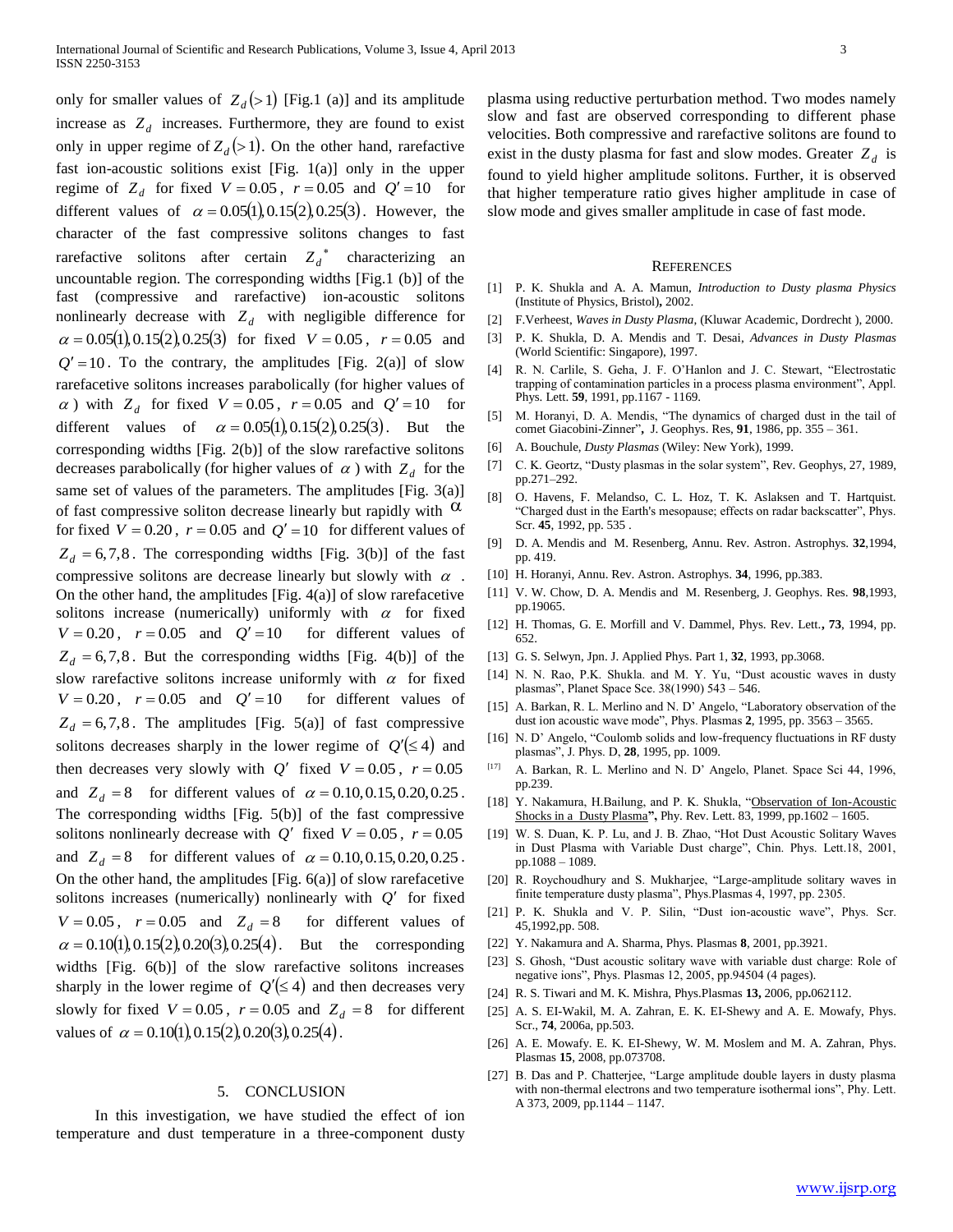- [28] T. K. Baluku, M. A. Hellberg, I. Kourakis and N. S. Saini, "Dust ion acoustic solitons in a plasma with kappa-distributed electrons", Phys.Plasmas 17, 2010, pp.053702 (11 pages).
- [29] M. T. Attia, M. A. Zahran, E. K. EI-Shewy and A. E. Mowafy, "Contribution of Higher-Order Dispersion to Nonlinear Dust Ion Acoustic Waves in Inhomogeneous Mesospheric Dusty Plasma with Dust Charge Fluctuation", Z. Naturfosch 65a, 2010, pp. 91.
- [30] S. N. Barman and A. Talukdar, "Propagation of ion-acoustic waves in a warm dusty plasma with electron inertia", Astrphys Spce Sci **334**, 2011, pp.  $345 - 349.$
- [31] R. S. Tiwari, S. L. Jain, and M. K. Mishra, 'Large amplitude ion-acoustic solitons in dusty plasmas', Phys.Plasmas **18**,2011, pp. 083702.
- [32] H. Alinejad, Astrphys Spce Sci **334**, 2011, pp133.
- [33] S. Maitra, "The effect of dust size distribution and dust charge fluctuation on dust acoustic solitary waves in a magnetized dusty plasma", Phys.Plasmas **19,** 2012, pp.013701(6 pages).
- [34] R. Malik, H. K. Malik and S. Kaushik, "Soliton propagation in a moving electron-positron pair plasma having negatively charged dust grains", Phys.Plasmas **19**,2012, pp. 032107 (11 pages).

#### **AUTHORS**

**First Author** – R Das, Department of Mathematics, Arya Vidyapeeth College, Guwahati –781016, Assam, India, emailranjan\_ghy@sify.com

**Second Author** – K. Karmakar, Department of Mathematics, Don Bosco College Tura, Meghalaya –794002, India, emailkkarmakartura@gmail.com

Correspondence Author - K. Karmakar, emailkkarmakartura@gmail.com, Mobile no.-+919436113154



Figure1. Amplitudes (a) and widths (b) of fast compressive and rarefactive dust ion-acoustic solitons versus  $Z_d$  for fixed  $V = 0.05$ ,  $r = 0.05$  and  $Q' = 10$  for different values of  $\alpha = 0.05(1), 0.15(2), 0.25(3)$ .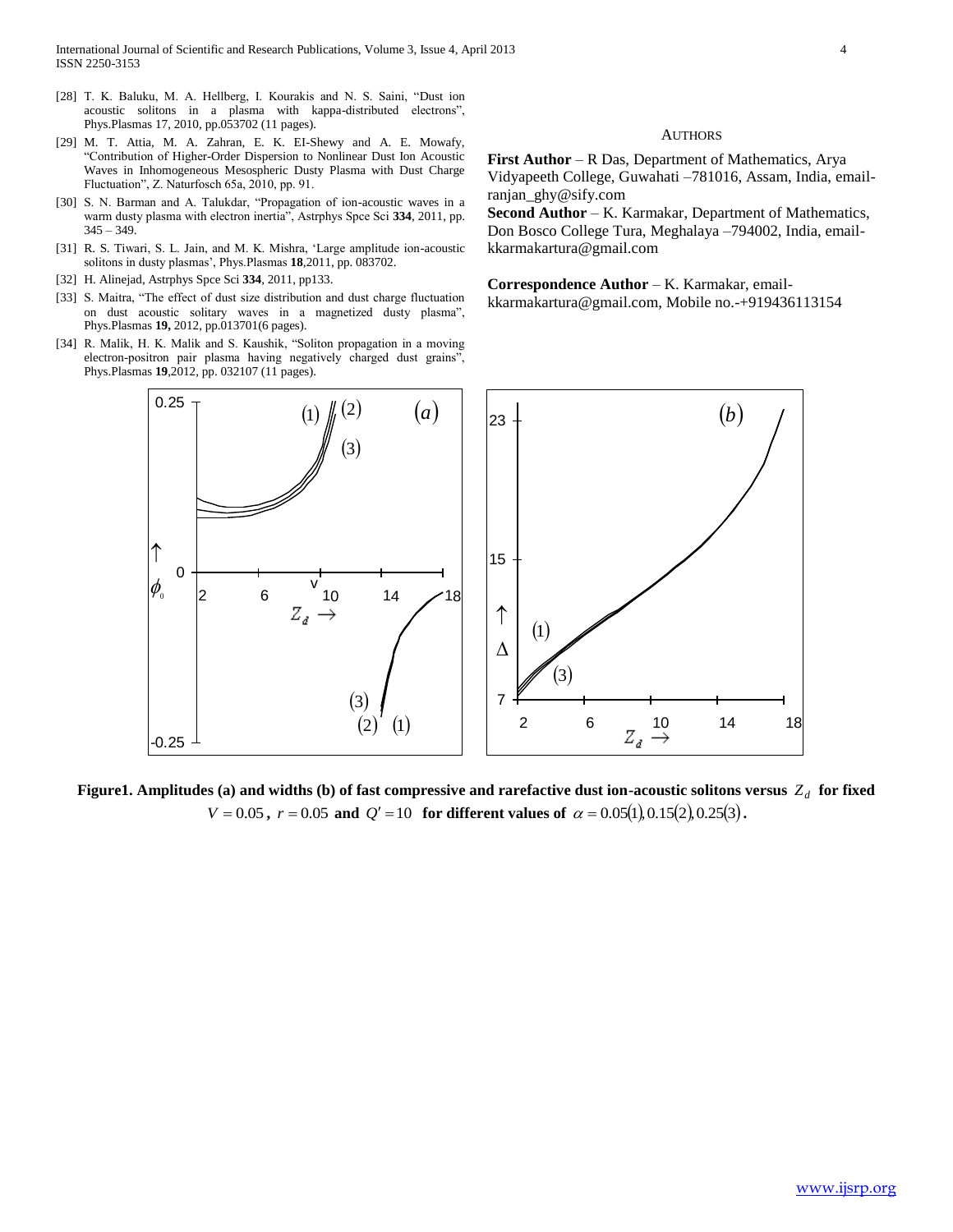International Journal of Scientific and Research Publications, Volume 3, Issue 4, April 2013 5 ISSN 2250-3153



Figure 2. Amplitudes (a) and widths (b) of slow rarefactive dust ion-acoustic solitons versus  $Z_d$  for fixed  $V = 0.05$  ,  $r = 0.05$ **and**  $Q' = 10$  for different values of  $\alpha = 0.05(1), 0.15(2), 0.25(3)$ .



Figure 3. Amplitudes (a) and widths (b) of fast compressive dust ion-acoustic solitons versus  $\alpha$  for fixed  $V = 0.20$ ,  $r = 0.05$ **and**  $Q' = 10$  for different values of  $Z_d = 6,7,8$ .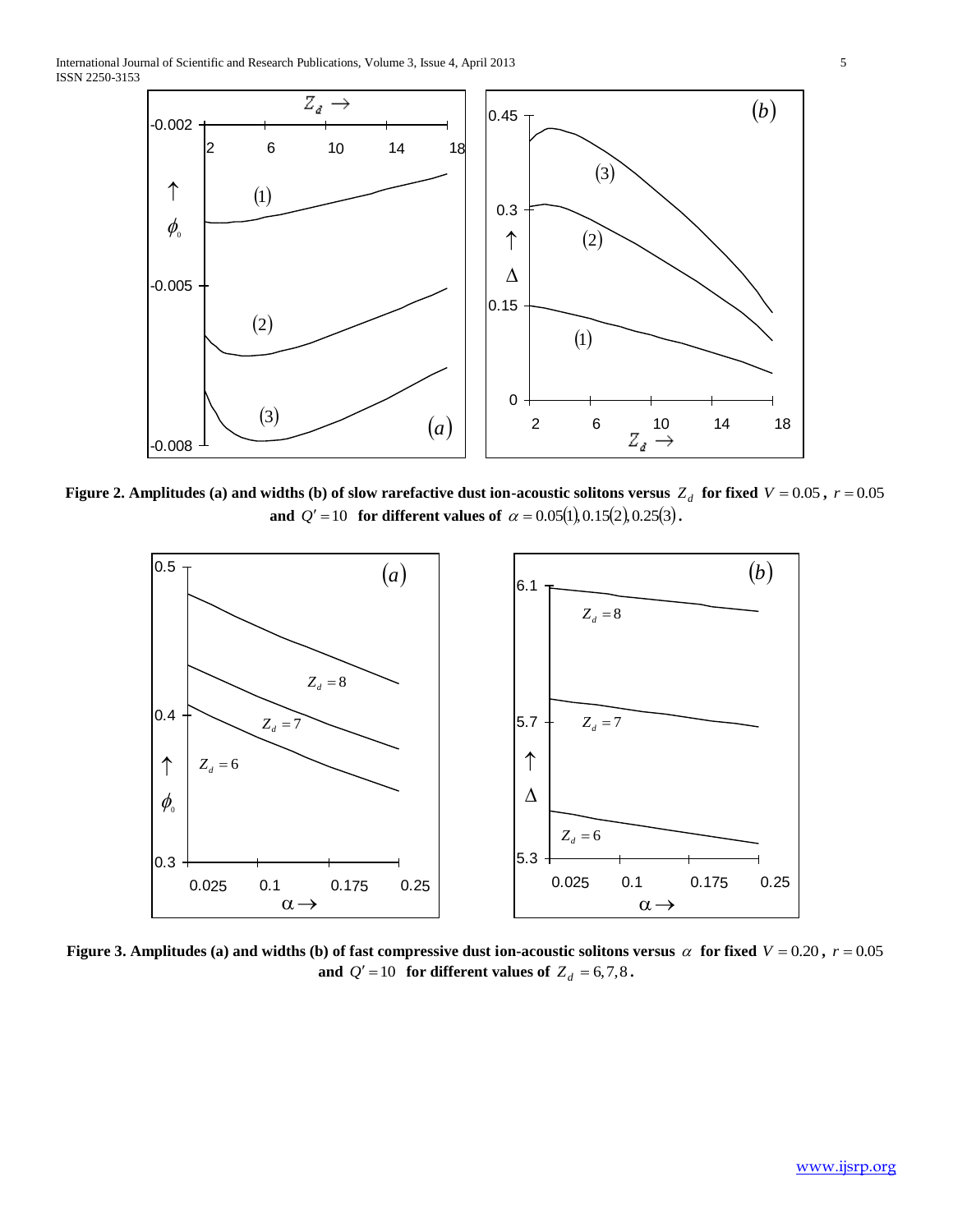International Journal of Scientific and Research Publications, Volume 3, Issue 4, April 2013 6 ISSN 2250-3153



Figure 4. Amplitudes (a) and widths (b) of slow rarefactive dust ion-acoustic solitons versus  $\alpha$  for fixed  $V = 0.20$ ,  $r = 0.05$ **and**  $Q' = 10$  for different values of  $Z_d = 6,7,8$ .



**Figure 5. Amplitudes (a) and widths (b) of fast compressive dust ion-acoustic solitons versus**  $Q'$  **for fixed**  $V = 0.05$ **,**  $r = 0.05$ **and**  $Z_d = 8$  for different values of  $\alpha = 0.10, 0.15, 0.20, 0.25$ .